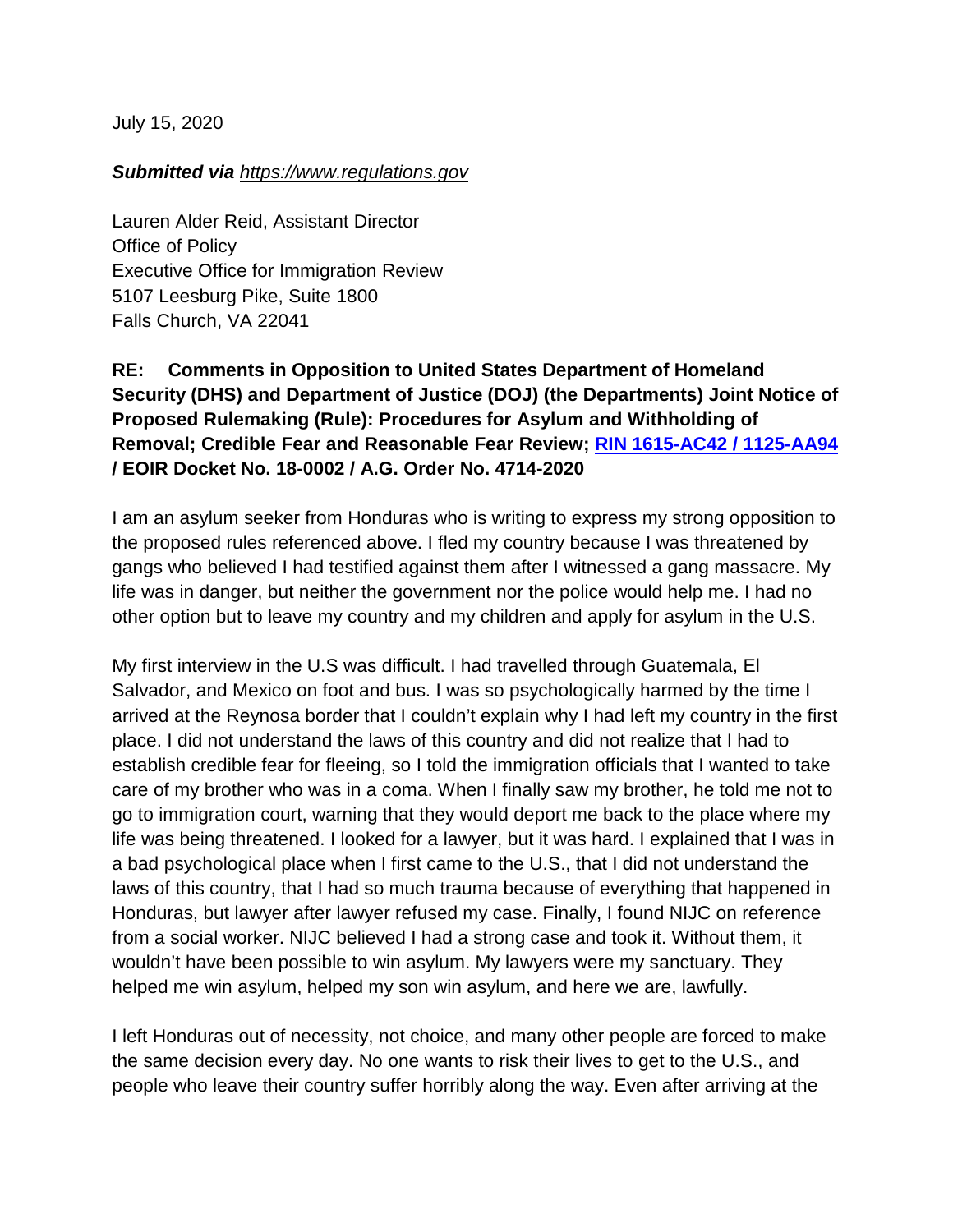border, the trauma and frustration continues. Imagine how difficult it would be to explain your trauma if you were detained, scared, and without a lawyer.

And yet, there are many unjust obstacles being set up to make this difficult process even more difficult, including requiring asylum seekers to apply for asylum in a different country before coming to the U.S. or blocking people from obtaining asylum if they failed to pay their taxes. While I technically could have attempted to seek asylum in Mexico, the same gang violence that I fled in Honduras exists in Mexico, and their criminal network can locate people all throughout Central America. I also had family in the U.S., but none in Mexico. Furthermore, of course, if an immigrant has their papers and can work, then they should pay taxes on time. But if someone doesn't have a job, has difficulty finding work legally, or does not understand the rules of this country, then paying taxes on time is difficult.

Many people want to seek asylum and have evidence of the persecution that they fled yet are afraid of seeking relief lawfully for fear of deportation. These people, including people who fled domestic violence, persecution based on LGBTQ status, or gang violence, deserve to have the opportunity to present their case to a judge. Blocking them from doing so would be deeply unjust.

The opportunity to seek asylum gives people fleeing violence hope. Closing the doors on this hope would be cruel, and I know that if these changes had been adopted earlier, they would've hurt me and my family. Fleeing my country and leaving behind my children has shown me how difficult the process of seeking asylum already is, and we should not complicate an already difficult process for people who are fleeing death and torture. For these reasons, we should not adopt the proposed rules referenced above.

/s/

Ronda Doe\*

\*Pseudonym used to protect confidentiality

\*\*\*

## Witness Attestation

I, Jesse Franzblau, attest that this statement was drafted by a client of the National Immigrant Justice Center who has won asylum or withholding of removal. The client decided to use a pseudonym to protect her confidentiality.